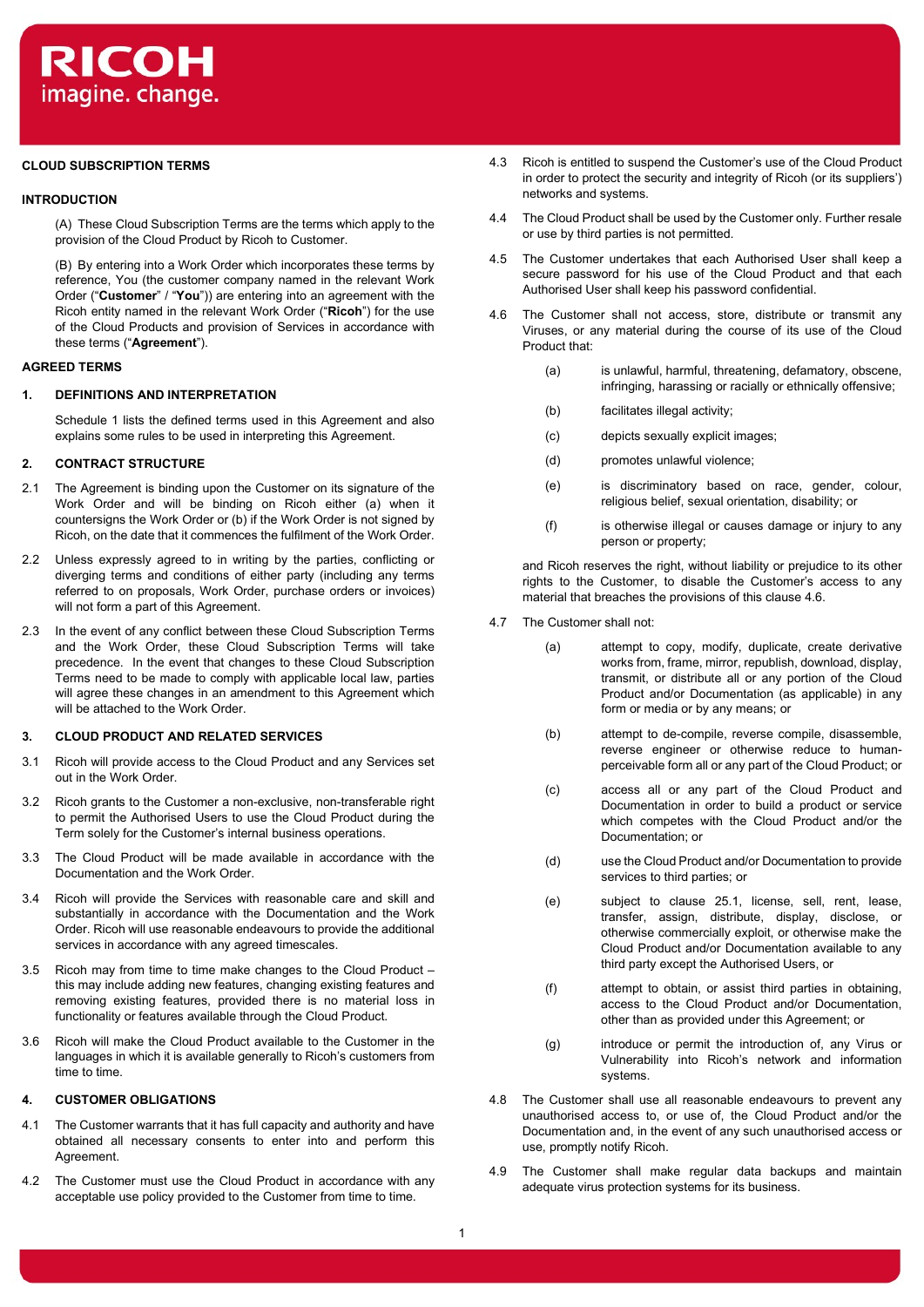

# 4.10 The Customer shall:

- (a) provide Ricoh with:
	- (i) all necessary co-operation in relation to this Agreement; and
	- (ii) all necessary access to such information as may be required by Ricoh;

in order to provide the Customer with the Services and access to the Cloud Product, including but not limited to Customer Data, security access information and configuration services:

- (b) without affecting its other obligations under this Agreement, comply with all applicable laws and regulations with respect to its activities under this Agreement;
- (c) carry out all other Customer responsibilities set out in this Agreement in a timely and efficient manner. In the event of any delays in the Customer's provision of such assistance as agreed by the parties, Ricoh may adjust any agreed timetable or delivery schedule as reasonably necessary;
- (d) ensure that the Authorised Users use the Cloud Product and the Documentation in accordance with the terms and conditions of this Agreement and shall be responsible for any Authorised User's breach of this Agreement:
- (e) obtain and shall maintain all necessary licences, consents, and permissions necessary for Ricoh, its contractors and agents to perform their obligations under this Agreement;
- (f) ensure that its network and systems comply with the relevant specifications provided by Ricoh from time to time; and
- (g) be, to the extent permitted by law and except as otherwise expressly provided in this Agreement, solely responsible for procuring, maintaining and securing its network connections and telecommunications links from its systems to Ricoh's data centres, and all problems, conditions, delays, delivery failures and all other loss or damage arising from or relating to the Customer's network connections or telecommunications links or caused by the internet.

## **5. RICOH OBLIGATIONS**

- 5.1 Ricoh warrants that it has full capacity and authority and has obtained all necessary consents to enter into and perform this Agreement.
- 5.2 Ricoh warrants that the Cloud Product shall:
	- (a) be free from Viruses; and
	- (b) substantially provide the functionality set out in the Documentation when properly used in accordance with such Documentation.
- 5.3 The warranty in clause 5.2 shall not apply to the extent of any nonconformance with the Documentation which is caused by use of the Cloud Product contrary to Ricoh's instructions, or modification or alteration of the Cloud product by any party other than the Ricoh or its duly authorised contractors or agents. If the Cloud Product does not conform with the foregoing undertaking, Ricoh will, at its expense, use all reasonable commercial endeavours to correct any such nonconformance promptly, or provide the Customer with an alternative means of accomplishing the desired performance. Such correction or

substitution constitutes the Customer's sole and exclusive remedy for any breach of this warranty.

- 5.4 Except as expressly set out in this Agreement, Ricoh gives no warranties regarding the performance of the Services or the functionality or capability of the Cloud Product; in particular Ricoh does not warrant that the Cloud Product will be provided uninterrupted or error-free, or that the Cloud Product will be free from Vulnerabilities. Ricoh can help the Customer to select the Cloud Product based on the requirements specified by the Customer, but their assessment and selection remains the Customer's sole responsibility.
- 5.5 Ricoh is not responsible for any delays, delivery failures, or any other loss or damage resulting from the transfer of data over communications networks and facilities, including the internet, and the Customer acknowledges that the Cloud Product may be subject to limitations, delays and other problems inherent in the use of such communications facilities.
- 5.6 EXCEPT AS SET OUT EXPRESSLY IN THIS AGREEMENT, RICOH EXCLUDES, TO THE FULLEST EXTENT PERMISSIBLE BY LAW, ALL TERMS, CONDITIONS AND WARRANTIES (EXPRESS OR IMPLIED, STATUTORY, CUSTOMARY OR OTHERWISE).

### **6. INTELLECTUAL PROPERTY RIGHTS**

- 6.1 Nothing in this Agreement will transfer the ownership of any Intellectual Property Rights whether pre-existing or created or developed by or on behalf of either party in performing any such Agreement.
- 6.2 The Intellectual Property Rights in the Cloud Product and Documentation will be owned by Ricoh or its licensors.
- 6.3 The Customer (or its licensors) retains ownership of the Intellectual Property Rights in the data it uploads to the Cloud Products, the Marks and any other material supplied by the Customer to Ricoh in connection with the Agreement, including to enable Ricoh to provide the Cloud Products and Services. Ricoh will have a non-exclusive licence to use such material for the purpose of providing the Cloud Product and Services under the Agreement.
- 6.4 Ricoh may access and use anonymised or aggregated versions of the data for its own business purposes (such as monitoring the volumes and patterns of usage of the service).
- 6.5 Developed Works Unless otherwise specifically agreed in writing, all IPR in software developments, customisations and solutions made by, on behalf of, or with the assistance of Ricoh pursuant to this Agreement will vest exclusively in Ricoh or its licensors. The Customer will not assert any ownership rights in respect of the aforementioned IPR and will execute all documents and take all action as may be required to perfect Ricoh's (or its licensor's) ownership of IPR. If the Customer requires Ricoh to provide professional services including customisation or branding services, the Customer grants a nonexclusive licence to use the Customer's IPR (including the Marks) for the purpose of providing the customisation of Cloud Product and Services and the branding services (as applicable). Where Ricoh uses the Marks in order to provide branding services: (a) Ricoh shall only use the Marks for the purposes of re-branding the Cloud Product and for the operation of the Cloud Product; (b) Ricoh will comply with any reasonable instructions provided by the Customer in relation to the use of the Marks, and (c) the goodwill resulting from any use of the Marks by Ricoh shall belong to Customer.
- 6.6 The Customer shall indemnify, defend and hold Ricoh and its suppliers harmless from and against any and all claims, losses, liabilities and damages (including reasonable attorney's fees and costs) made by third parties against Ricoh or its suppliers arising from the Customer's use of the Cloud Product (including where the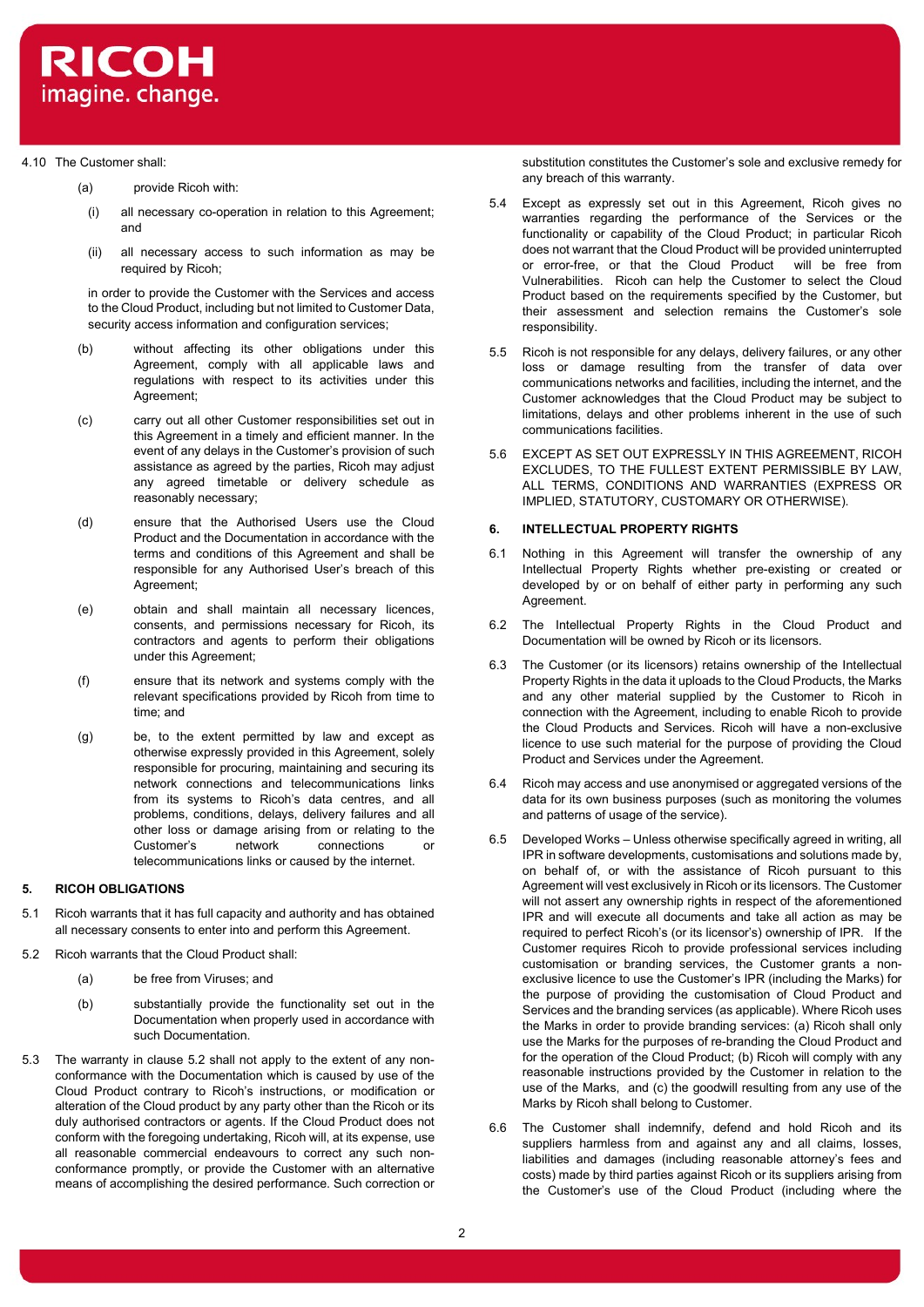

Customer uses the Cloud Product for unlawful purposes or infringes a third party's IPR) and from Ricoh's use of any materials provided by the Customer (including the Marks).

- 6.7 Ricoh shall indemnify, defend and hold the Customer harmless from and against any and all claims, losses, liabilities and damages (including reasonable attorney's fees and costs) made against the Customer alleging that the Customer's use or possession of the Cloud Product or anything else supplied by Supplier under this Agreement in accordance with the Agreement infringes a third party's IPR.
- 6.8 In order to avoid any infringement, at Ricoh shall (at its discretion) procure the right for the Customer to continue using the Cloud Product or replace or modify them so that they become non-infringing.
- 6.9 Ricoh will not be liable under the indemnity in clause 6.7 to Customer if an alleged copyright infringement is based on:
	- (i) any modification of the Cloud Product by Customer; or
	- (ii) Customer's use of the Cloud Product that is contrary to the instructions given to the Customer or documentation made available to Customer,
	- (iii) continued use of the Cloud Product after receiving notice of the alleged or actual infringement; or
	- (iv) a combination of the Cloud Product with other product or service not authorized by Ricoh.

### **7. DATA PROTECTION AND SECURITY**

- 7.1 The Data Processing Agreement is incorporated by reference and Customer confirms that its instructions to Ricoh in respect of data processing are as set out in the Data Processing Agreement
- 7.2 Ricoh shall comply with any specific security requirements set out in the Documentation or a Work Order and shall otherwise ensure that it has appropriate practices and policies in place in respect of information security and integrity, continuity and storage of data, which, at a minimum, are:
	- (a) consistent with the principles of ISO:IEC 27001; and
	- (b) otherwise compliant with good IT industry practice.

#### **8. LIABILITY**

- 8.1 Nothing in this Agreement excludes or limits liability: (i) for fraud; (ii) for death or personal injury caused by negligence; (iii) to pay sums properly due and owing under this Agreement and/or a Work Order; (iv) breach of confidentiality; (iv) under any indemnity expressly set out in this Agreement; or (v) for any matter which may not lawfully be excluded or limited.
- 8.2 Subject to clauses 8.1 and 8.3, the total liability of Ricoh for any liability arising under or in connection with this Agreement whether in contract, tort (including but not limited to negligence) or otherwise shall be limited in relation to each event of series of connected events to 100% of the Charges paid by the Customer for the Cloud Product and Services in the 12 months immediately preceding the most recent event giving rise to liability.
- 8.3 Except as set out in clause 8.1, neither party will be liable to the other party, whether in contract, tort (including but not limited to negligence) or otherwise for any of the following types of losses:
	- (a) loss of profits or revenue;
	- (b) loss of use of or damage to data or software;
	- (c) loss of, or damage to, reputation or goodwill;
	- (d) loss of opportunity or anticipated savings; or

(e) indirect, consequential or special loss,

whether or not such loss was foreseeable of it the party was advised of its possibility.

- 8.4 The exclusions in clause 8.3 will not apply to any direct loss suffered by Ricoh in the event of Customer's wrongful termination of this **Agreement**
- 8.5 Except as set out in clause 8.1, Ricoh will not be responsible for any failure or delay in performing its obligations to the extent that such failures or delays are caused by any: (a) inaccuracies or omissions in (i) specifications; or (ii) information supplied or not supplied by the Customer; (b) acts or omissions of the Customer or a third party (other than Ricoh's agents); and (c) failure by the Customer to ensure its network, infrastructure, security policies, and systems are suitably configured for the Cloud Product and Services.

## **9. TERM**

- 9.1 This Agreement will commence upon the effective date set out in the Work Order and Ricoh will begin the initial set-up services (if any). The Initial Term will commence once Ricoh grants Customer access to the Cloud Product. This Agreement will continue for the Initial Term unless terminated by either Ricoh or the Customer in accordance with its terms.
- 9.2 At the end of the Initial Term (or a Renewal Term), the Work Order will be renewed automatically for successive periods of one (1) year (a "**Renewal Term**") unless terminated by either party in writing at least ninety (90) days before the expiry of the Term or a subsequent Renewal Term.
- 9.3 The Initial Term and any Renewal Term as applicable together are the "**Term**".

# **10. CHARGES**

- 10.1 The Charges for the Cloud Product and/or Services and the relevant billing period will be set out in the Work Order.
- 10.2 The Customer will pay Ricoh within thirty (30) days of the invoice date.
- 10.3 All payments will be made in full on the due dates for payment without any deduction, set-off or counterclaim for damages or any other reason.
- 10.4 From the end of the Initial Term, Ricoh reserves the right to increase the Charges annually by the increase in the RPI or as may be set out in the relevant Work Order. Any such increase in excess of five per cent (5%) or the increase to the RPI whichever is greater, will only be made following consultation with the Customer. At any time, the Charges which relate to third party products may also be subject to change on thirty (30) days' notice s a result of an increase applied by the relevant third-party supplier.
- 10.5 If the Customer wishes to dispute the Charges, written notice must be received by Ricoh within ten (10) days of the date of the invoice.
- 10.6 Without prejudice to any other rights it may have, Ricoh reserves the right to charge interest on all overdue payments by no more than the amount permitted under late payment legislation such interest payments to run from the due date of payment until payment in full is received (both before and after any judgment) and/or to suspend the provision of Services and Customer's access to the Cloud Product until payment in full, including any accrued interest, is received. The validity of this Agreement will not be affected by the aforementioned measures; in particular the Customer will not be released from its obligation to effect payment of the Charges. Any costs which may be incurred in connection with the return of collateral security will be borne by the Customer.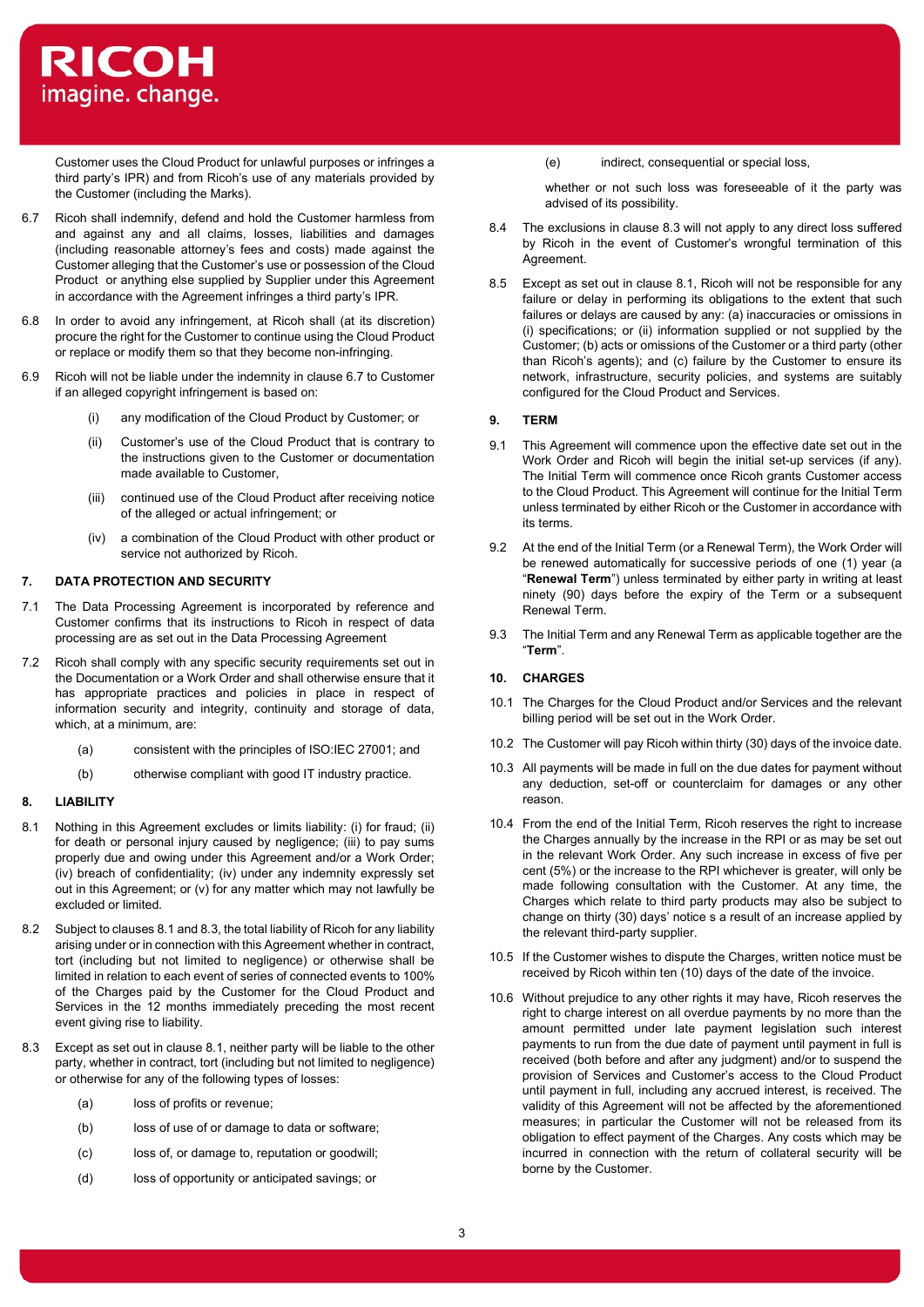

10.7 Unless otherwise set out in a Work Order, all Charges are expressed exclusive of local statutory charges and taxes (for instance, copyright and environmental charges and taxes) including value added tax ("**VAT**") and any VAT arising in respect of any supply will be paid to Ricoh by the Customer at the then current legal rate(s) in addition to such Charges.

# **11. TERMINATION**

- 11.1 Either party may terminate the Agreement in the event that the other party:
	- (a) is in material breach of the Agreement where the breach is incapable of remedy; or
	- (b) is in material breach of the Agreement where the breach is capable of remedy but the other has failed to remedy the breach within thirty (30) days of being given notice asking for it to be remedied,

provided that this clause 11.1 will not apply to non-payment of sums due under the relevant agreement by the Customer (rights of termination in relation to which are governed by clause 10.6);

- 11.2 Either party may terminate this Agreement immediately by written notice to the other party if the other party suffers an Insolvency Event.
- 11.3 Ricoh may terminate the Agreement in the event that the Customer:
	- (a) is in breach of its obligations to pay any amounts properly due and payable under this Agreement; and
	- (b) has failed to remedy such breach within thirty (30) calendar days of being given notice asking for the breach to be remedied,

unless the outstanding payments are the subject of a genuine dispute, in which case the parties must comply with clause 24 before exercising any other remedy (including termination).

11.4 Ricoh may terminate the Agreement at any time if the supplier who provides the underlying service to Ricoh terminates its agreement with Ricoh for any reason. Ricoh will give the Customer as much notice of this termination as is possible in the circumstances.

### **12. TERMINATION CONSEQUENCES**

- 12.1 On expiry or termination of this Agreement for any reason the Customer must cease using the Cloud Product.
- 12.2 The Customer must take steps to retrieve all its data from the Cloud Product prior to the expiry or termination of this Agreement. Ricoh is not under an obligation to retain the data after expiry or termination of this Agreement. If the Customer requests, Ricoh will use reasonable endeavours at the Customer's cost to provide assistance to the Customer in retrieving its data.
- 12.3 Ricoh will delete Customer's data within a reasonable period after the effective date of the termination of this Agreement.
- 12.4 In the event of termination of the Agreement for any reason the Customer will immediately pay to Ricoh all arrears of the Charges and other sums due up to the date of termination and any other termination charges agreed by Ricoh and the Customer in writing and set out in the relevant Work Order.
- 12.5 In the event of termination by Customer under clause 11.1, clause 11.2 or clause 11.3, Ricoh will refund to the Customer any pre-paid Charges for Cloud Product that were to be provided after the termination date. Otherwise, all pre-paid Charges are non-refundable.
- 12.6 Termination of this Agreement will not affect any accrued rights or liabilities which either party may have by the time the termination takes effect.

12.7 The clauses in this Agreement which by their nature or character could survive expiration or termination will continue to be enforceable notwithstanding such expiration or termination including, but not limited to, the provisions of clauses, 6 (IPR), 8 (Liability), 10 (Charges), 11 (Termination), 13 (Force Majeure), and 15 (Confidentiality).

## **13. FORCE MAJEURE**

- 13.1 Neither party will be liable for any failure to perform its obligations (other than any payment obligations) under this Agreement where the failure arises from an event beyond the control of the party, and there were no reasonable steps that the party could have taken to avoid or reduce the adverse effects of the event so as to prevent the relevant failure occurring. This clause 13.1 does not apply in relation to any event that a party knew or ought to reasonably have known on entering this Agreement was bound to occur.
- 13.2 If: (a) either party fails to perform its obligations under this Agreement due to an event beyond its control and in the circumstances in which clause 13.1 applies; and (b) the failure continues for a period of sixty (60) days, then the other party may terminate this Agreement immediately upon written notice to the party that is seeking relief under this clause 13.

# **14. NOTICES**

- 14.1 Any notice, demand or other communication (each, a "**Notice**") required under this Agreement will be made in writing and will be treated as having been given: (a) when delivered personally to the representative(s) designated to receive Notices for the intended recipient; or (b) when mailed by certified mail (return receipt requested) or sent by overnight courier to the representative(s) designated to receive Notices for the intended recipient.
- 14.2 All Notices given under this Agreement will be sent to the addresses set out in the Work Order unless otherwise notified by a party to the other from time to time. If an address is not set out in the Work Order, then Notices will be sent to the registered company address of Ricoh and/or Customer as appropriate.

## **15. CONFIDENTIALITY**

- 15.1 Both parties will keep all Confidential Information of the other party which is classified as confidential or could be assumed to be confidential due to the circumstances surrounding the disclosure strictly confidential. The receiving party will not disclose any Confidential Information to anyone else, except to anyone to whom the Agreement or Work Order allows information to be disclosed or those of the receiving party's (or its Affiliate's) employees who need the information in order to enable the receiving party to carry our any of its obligations or exercise any of its rights under the Agreement or Work Order. The receiving party will be responsible for ensuring that any person to whom Confidential Information is disclosed by them complies with any conditions of confidentiality applying to the information concerned under this Agreement. The obligations contained in this clause 15.1 will not apply to any Confidential Information which:
	- (a) was in the public domain at the time of disclosure, other than through breach of this Agreement;
	- (b) was lawfully in a party's possession prior to such disclosure and was not acquired directly or indirectly from a third party under an obligation of confidence;
	- (c) is or becomes public knowledge by act or acts other than those of the provider of the Confidential Information or any person related to the provider of the Confidential information; or
	- (d) is furnished to the recipient without restriction by any third party having a right to do so.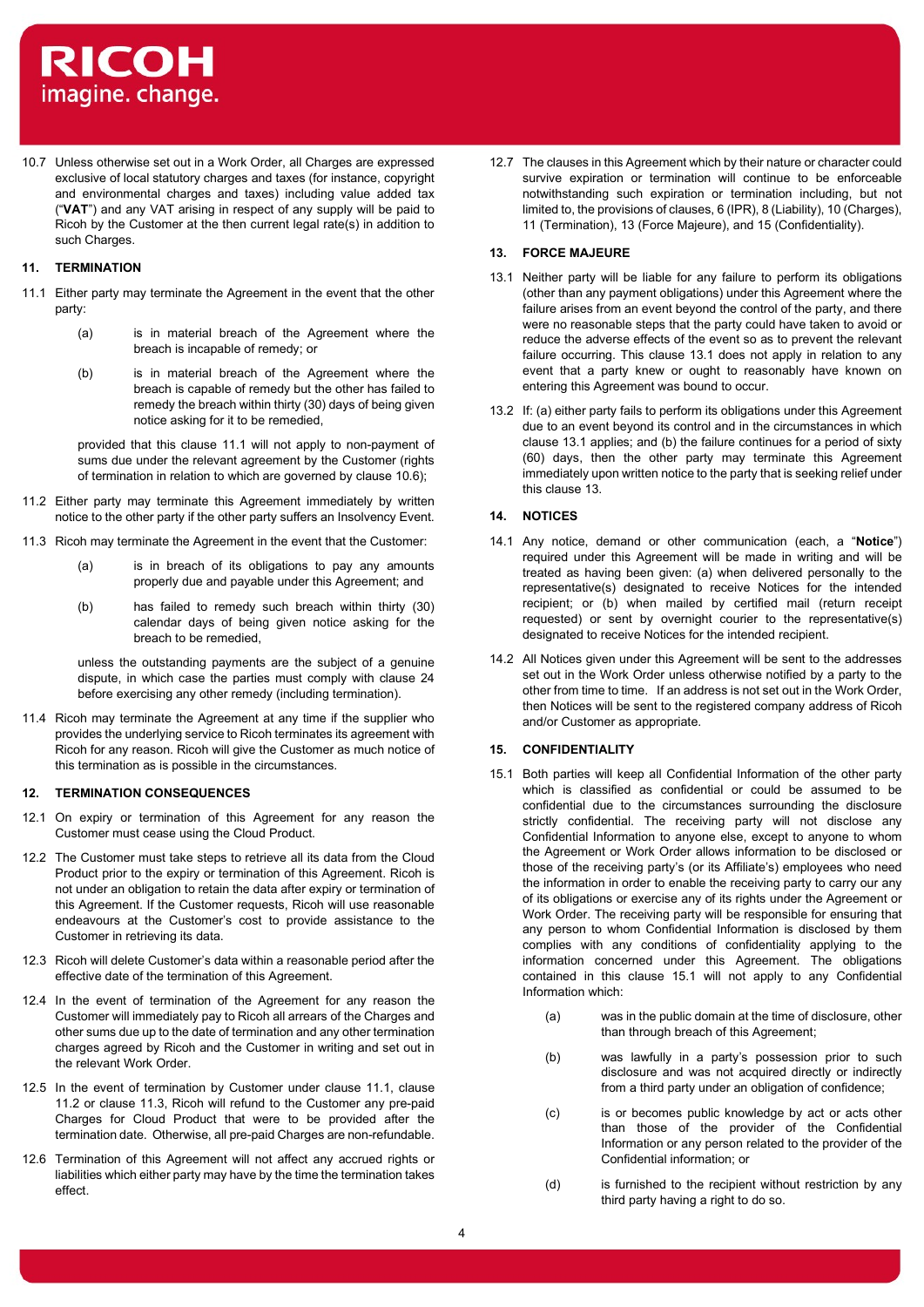

## **16. ENTIRE AGREEMENT**

16.1 This Agreement and any Schedules attached thereto or specifically incorporated therein by reference, set forth the entire understanding between the parties and supersedes all prior agreements, arrangements and communications, whether oral or written, with respect to the supply of the Cloud Products and/or Services. In particular, the Customer acknowledges that it has not relied upon any statement, promise or representation made on behalf of Ricoh which is not set out in this Agreement, except to the extent that such representation has been made fraudulently. Any purchase order issued by the Customer will be for its administrative purposes only. No other agreements, representations or warranties, whether oral or written, will be deemed to bind the parties with respect to this Agreement.

### **17. MODIFICATION**

17.1 No addition to, or modification of, any provision of this Agreement will be binding on the parties unless made in writing and signed by authorised signatories of each party. A waiver of the written form can only be declared in writing.

## **18. SEVERANCE**

18.1 The invalidity, illegality or unenforceability of any provision will not affect or impact the continuation in force of the remainder of this Agreement. Any invalid provision will be reinterpreted or amended in such a way that the intended economic purpose can be achieved to the fullest extent permitted by law. If such provision cannot be so amended and construed, it will be severed, and the remaining provisions of the relevant Agreement will remain unimpaired.

# **19. NO WAIVER**

19.1 The failure to exercise or delay in exercising a right or remedy will not constitute a waiver of the right or remedy or a waiver of any other rights or remedies and no single or partial exercise of any right or remedy will prevent any further exercise of the right or remedy or the exercise of any other right or remedy. The rights and remedies in this Agreement are cumulative and not exclusive of any rights or remedies provided by law.

## **20. NO PARTNERSHIP OR AGENCY**

20.1 Nothing in this Agreement will, or is intended to, create a partnership or joint venture between the parties, constitute one party as agent of the other or give either party authority to make or enter into commitments, assume liabilities or pledge credit on behalf of the other party. Neither party may act as if it were or represent (expressly or impliedly) that it is, an agent of the other or has such authority.

## **21. NO THIRD-PARTY RIGHTS**

21.1 A person who is not a party to the agreement concerned will not have any rights under or in connection with it, including any rights to enforce it or make any claim under it.

# **22. COUNTERPARTS**

22.1 This Agreement and any Work Order may be executed in counterparts, each of which will be deemed to be an original.

# **23. ANTI-BRIBERY**

23.1 Except for sums properly due and owing to either party in the normal course of performance of this Agreement, or any Work Order, neither party will give, offer, promise or authorise any payment, gift or other thing of value (whether financial or otherwise) to any of the other party's officers, employees, agents or contractors for the purpose of inducing or rewarding any favourable action or influencing any act or decision, and each party warrants that it has not done so prior to the date of signing of the relevant Agreement.

# **24. DISPUTE RESOLUTION**

24.1 The parties will attempt in good faith to negotiate a settlement to any dispute between them arising out of or in connection with this Agreement within 20 Working Days of either party notifying the other of the dispute and such efforts will involve the escalation of the dispute to the senior management of each party.

# **25. ASSIGNMENT**

25.1 Customer shall not, without the prior written consent of Ricoh, assign, transfer, charge, sub-contract or deal in any other manner with all or any of its rights or obligations under this Agreement. Ricoh may at any time assign, transfer, charge, pledge, sub-contract or deal in any other manner with all or any of its rights or obligations (including payments) under this Agreement.

# **26. GOVERNING LAW AND JURISDICTION**

- 26.1 This Agreement and any dispute or claim arising out of or in connection with it or its subject matter or formation (including noncontractual disputes or claims) shall be governed by and construed in accordance with the law applicable to the country of registration of the Ricoh entity signing the Work Order is registered without reference to United Nations Convention on Contracts for the International Sale of Goods, or other international laws.
- 26.2 Each party irrevocably agrees that the courts of the country of registration of the Ricoh entity signing the Work Order shall have exclusive jurisdiction to settle any dispute or claim arising out of or in connection with this Agreement or its subject matter or formation (including non-contractual disputes or claims).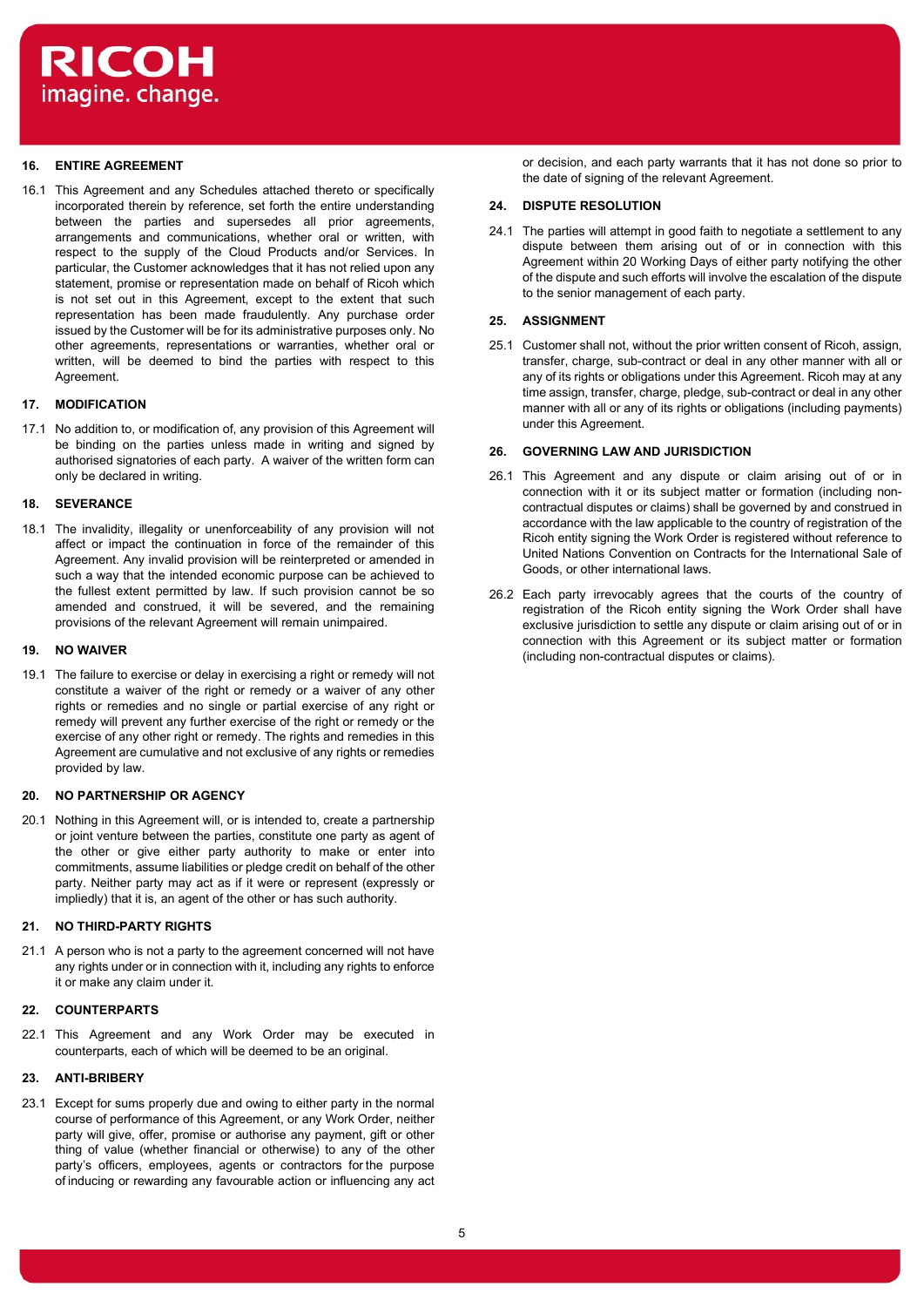

## **SCHEDULE 1**

### **DEFINITIONS AND INTERPRETATION**

## **1. DEFINITIONS**

In this Agreement, terms set out below have the following meanings:

| Agreement                             | the contract entered into by Ricoh and Customer for<br>the supply of Cloud Products and Services, which<br>incorporates these Cloud Subscription Terms and<br>the relevant Work Order                                                                                                                                |             |
|---------------------------------------|----------------------------------------------------------------------------------------------------------------------------------------------------------------------------------------------------------------------------------------------------------------------------------------------------------------------|-------------|
| <b>Affiliate</b>                      | in relation to a party to this Agreement, any<br>undertaking that for the time being, and whether                                                                                                                                                                                                                    | Dev<br>Wor  |
|                                       | directly or indirectly:                                                                                                                                                                                                                                                                                              | Data        |
|                                       | Controls the party concerned;<br>٠                                                                                                                                                                                                                                                                                   | Pro         |
|                                       | is Controlled by the party concerned; or<br>٠                                                                                                                                                                                                                                                                        | Agr         |
|                                       | is under common Control with the party<br>٠<br>concerned;                                                                                                                                                                                                                                                            | Effe        |
| Authorised<br>Users                   | employees, agents and independent<br>those<br>contractors of the Customer who are authorised by<br>the Customer to use the Cloud Product and/or<br>Services and the Documentation;                                                                                                                                   | Initi       |
| Charges                               | all sums due from Customer for the Cloud Products<br>and/or Services pursuant to a Work Order;                                                                                                                                                                                                                       | Inso<br>Eve |
| <b>Cloud Product</b>                  | the web-based cloud service (including updates,<br>upgrades, patches and subsequent released<br>versions of that service), which Ricoh will provide<br>as set out in Documentation and which Authorised<br>Users may access via a browser or any mobile<br>phone or tablet apps that work with the cloud<br>service; |             |
| Cloud<br><b>Subscription</b><br>Terms | these terms including schedules                                                                                                                                                                                                                                                                                      |             |
| Confidential<br><b>Information</b>    | in relation to a party, all information concerning its<br>and its Affiliates' business, finances, technology<br>and affairs regardless of its nature;                                                                                                                                                                | Inte<br>Pro |
| Control                               | with respect to any undertaking, means the power,<br>whether directly or indirectly (and whether by the<br>possession or ownership of shares or stock, the<br>exercise of any voting power, the exercise of any<br>rights under a contract or otherwise) to:                                                         | / IPF       |
|                                       | appoint or remove the majority of the members<br>of the governing body of the undertaking;                                                                                                                                                                                                                           |             |
|                                       | direct the behaviour of the majority (in voting<br>$\bullet$<br>terms) of the members of the governing body<br>of the undertaking; or                                                                                                                                                                                | Mar         |
|                                       | otherwise exercise control over the affairs or<br>policies of the undertaking;                                                                                                                                                                                                                                       | Noti        |
| Customer / You                        | the customer company named in the relevant Work<br>Order which is a party to the Agreement;                                                                                                                                                                                                                          | Rico        |
| <b>Customer Data</b>                  | the data inputted by the Customer, Authorised<br>Users, or Ricoh on the Customer's behalf for the<br>purpose of using the Cloud Product and/or Services                                                                                                                                                              | Ren         |

or facilitating the Customer's use of the Cloud Product and/or Service;

**Documentation** the documentation made available to the Customer<br>by the Supplier online via Supplier [https://get.ricohspaces.com/terms](https://eur02.safelinks.protection.outlook.com/?url=https%3A%2F%2Fget.ricohspaces.com%2Fterms&data=04%7C01%7CSage.Nemra%40ricoh-europe.com%7C61c8b94864ef4e4c163b08d94b5f7913%7Cdd29478d624e429eb453fffc969ac768%7C0%7C0%7C637623695703633165%7CUnknown%7CTWFpbGZsb3d8eyJWIjoiMC4wLjAwMDAiLCJQIjoiV2luMzIiLCJBTiI6Ik1haWwiLCJXVCI6Mn0%3D%7C1000&sdata=NOgE%2Bn7kfjuf9fzb0bIoYdi1%2BQ7O%2BE6MmC%2F95N1mJT8%3D&reserved=0) or such other web address notified by the Supplier to the Customer from time to time which sets out a description of the Cloud Product and the Services and the user instructions for the Services; **Developed Works** defined in clause 6.5 **Data Processing Agreement** the data processing agreement made available online at [https://get.ricohspaces.com/terms](https://eur02.safelinks.protection.outlook.com/?url=https%3A%2F%2Fget.ricohspaces.com%2Fterms&data=04%7C01%7CSage.Nemra%40ricoh-europe.com%7C61c8b94864ef4e4c163b08d94b5f7913%7Cdd29478d624e429eb453fffc969ac768%7C0%7C0%7C637623695703633165%7CUnknown%7CTWFpbGZsb3d8eyJWIjoiMC4wLjAwMDAiLCJQIjoiV2luMzIiLCJBTiI6Ik1haWwiLCJXVCI6Mn0%3D%7C1000&sdata=NOgE%2Bn7kfjuf9fzb0bIoYdi1%2BQ7O%2BE6MmC%2F95N1mJT8%3D&reserved=0) or such other web address notified by the Supplier to the Customer from time to time; **Exercive Date** the date of this Agreement; **Indel Term** the initial subscription period of the Cloud Product as set out in the Work Order. If the Work Order does not specify an Initial Term the default Initial Term is be twelve (12) months; **Insolvency Event** in relation to a party means (i) that party becomes insolvent or unable to pay its debts as the fall due or is deemed to be unable to pay its debts under applicable laws; or (ii) any step, action, application, order, proceeding or appointment is taken or made by or in respect of that party in relation to the whole or any part of its undertaking for a voluntary arrangement or composition or reconstruction of its debts, a distress, execution, composition or arrangement with creditors, or winding-up, dissolution, administration, receivership (administrative or otherwise) or bankruptcy or (iii) ceasing or threatening to cease to do business, or (iv) an analogous event occurs to that party in any jurisdiction to which it is subject; **Intellectual Property Rights / IPR** patents, patentable rights, copyright, design rights, utility models, trademarks (whether or not any of the above are registered), trade names, rights in domain names, rights in inventions, rights in data, database rights, rights in know-how and confidential information, and all other intellectual and industrial property and similar or analogous rights existing under the laws of any country and all pending applications for and right to apply for or register the same (present, future and contingent, and including all renewals, extensions, revivals and all accrued rights of action); **Ks** shall mean the Customer trade marks, logos, symbols and names used by or licensed to Ricoh; **Ice** defined in clause 14.1; **Rigorian in the Ricoh entity named in the relevant Work Order** which is a party to the Agreement; **Rewal Term** Is defined in clause 9.2;